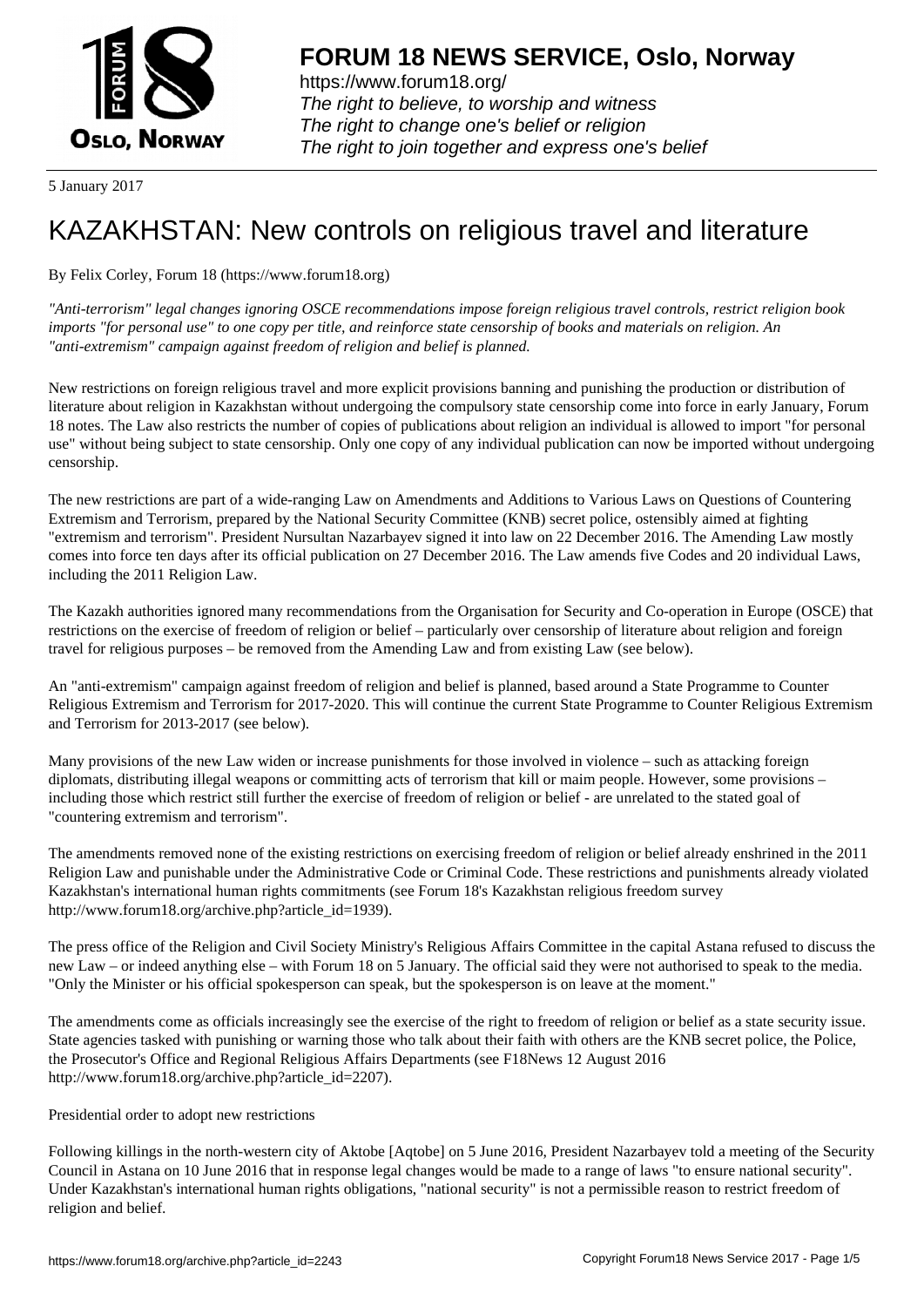President Nazarbayev instructed the government "within a two-month period to draft a package of legislative initiatives in the sphere of countering terrorism and extremism, production, storage and sale of weapons, in the area of regulating migration and religious associations". He added that it was "necessary" to include the entire legislative package in the legislative plan for 2016 (see F18News 31 August 2016 http://www.forum18.org/archive.php?article\_id=2212).

When wide-ranging increased restrictions on freedom of religion and belief were imposed in the 2011 Religion Law along with changes to other laws, they were introduced into parliament on 5 September 2011 and in a rushed process with little discussion were signed into law on 11 October, despite strong criticism from national and international human rights defenders. Officials claimed the restrictions breaking international human rights obligations and the rushed process were needed as alleged "counter-terrorism" measures (see Forum 18's Kazakhstan religious freedom survey http://www.forum18.org/archive.php?article\_id=1939).

The text of the Amending Law – as prepared by the KNB secret police - reached the Majilis, the lower house of parliament, on 1 September 2016, was finally approved there on 9 November 2016. It was then sent to the upper house, the Senate, which finally approved it on 9 December 2016, according to the parliamentary website.

President Nazarbayev signed the Amending Law into law on 22 December 2016, according to the presidential website. It was officially published on 27 December 2016 in the Kazakh-language paper "Egemen Kazakhstan" and the Russian-language paper "Kazakhstanskaya Pravda".

Tighter state religious censorship

Of the 20 Laws which the Amending Law changed, the 2011 Religion Law was amended to tighten state controls over producing, distributing and importing literature about religion.

State censorship of religious literature is enacted by the Religious Affairs Committee, which is part of the Religion and Civil Society Ministry. The new Ministry was created by a presidential decree of 13 September 2016 and the Religious Affairs Committee was transferred to it from the Culture and Sports Ministry. Appointed on 13 September 2016 as the new Religion and Civil Society Minister was Nurlan Yermekbayev, previously secretary of Kazakhstan's Security Council.

Article 9, Part 3 of the Religion Law was rewritten to state: "The import into the territory of Kazakhstan of religious literature and informational materials of religious content, with the exception of that dedicated to personal use in one copy of each named title, is carried out only by registered religious associations after receiving a positive conclusion of a religious-studies expert analysis".

This provision limiting to just one the number of copies of any single title anyone wished to import into Kazakhstan without having to submit it for censorship by the Religion and Civil Society Ministry is repeated in the amended wording of Article 6, Point 1-4. This now specifies the same limit on what constitutes literature on religious themes being imported "for personal use" and which is therefore exempt from the otherwise compulsory censorship by the Religion and Civil Society Ministry.

The previous versions of these Articles did not specify a limit on the number of copies deemed to be for "personal use" (see Forum 18's Kazakhstan religious freedom survey at http://www.forum18.org/Archive.php?article\_id=1939).

A new Article 9, Part 3-1 was added: "The production, publication and distribution of religious literature and other informational materials of religious content is allowed only after receiving a positive conclusion of a religious-studies expert analysis". This requirement is also repeated in a new Article 6, Point 1-6 specifying what literature on religious themes is subject to compulsory censorship by the Religion and Civil Society Ministry.

This states more bluntly the situation of controls on literature about religion that already existed. Many booksellers and others offering religious literature have been punished for violating these controls (see F18News 16 December 2016 http://www.forum18.org/archive.php?article\_id=2240).

An amendment to Article 490, Part 1, Point 3 of the Administrative Code now also punishes "manufacturing" religious literature or other items. The Point now reads: "Violating the requirements of the Religion Law for .. import, manufacturing, production, publication and/or distribution of religious literature and other religious materials, and items for religious use". The punishment for individuals remains a fine of 50 Monthly Financial Indicators (MFIs).

New, revised definitions of "missionary activity" and "spreading a religious teaching"

Amendments to Article 1 of the Religion Law introduce a new definition of "spreading a religious teaching". This is defined in Article 1, Point 4-1 as: "activity directed at making available or passing on information on the basic dogmas, ideas, views or practices of a specific religion".

Religion Law Article 1, Point 5 is reworded to define "missionary activity" not just as spreading a religious teaching by local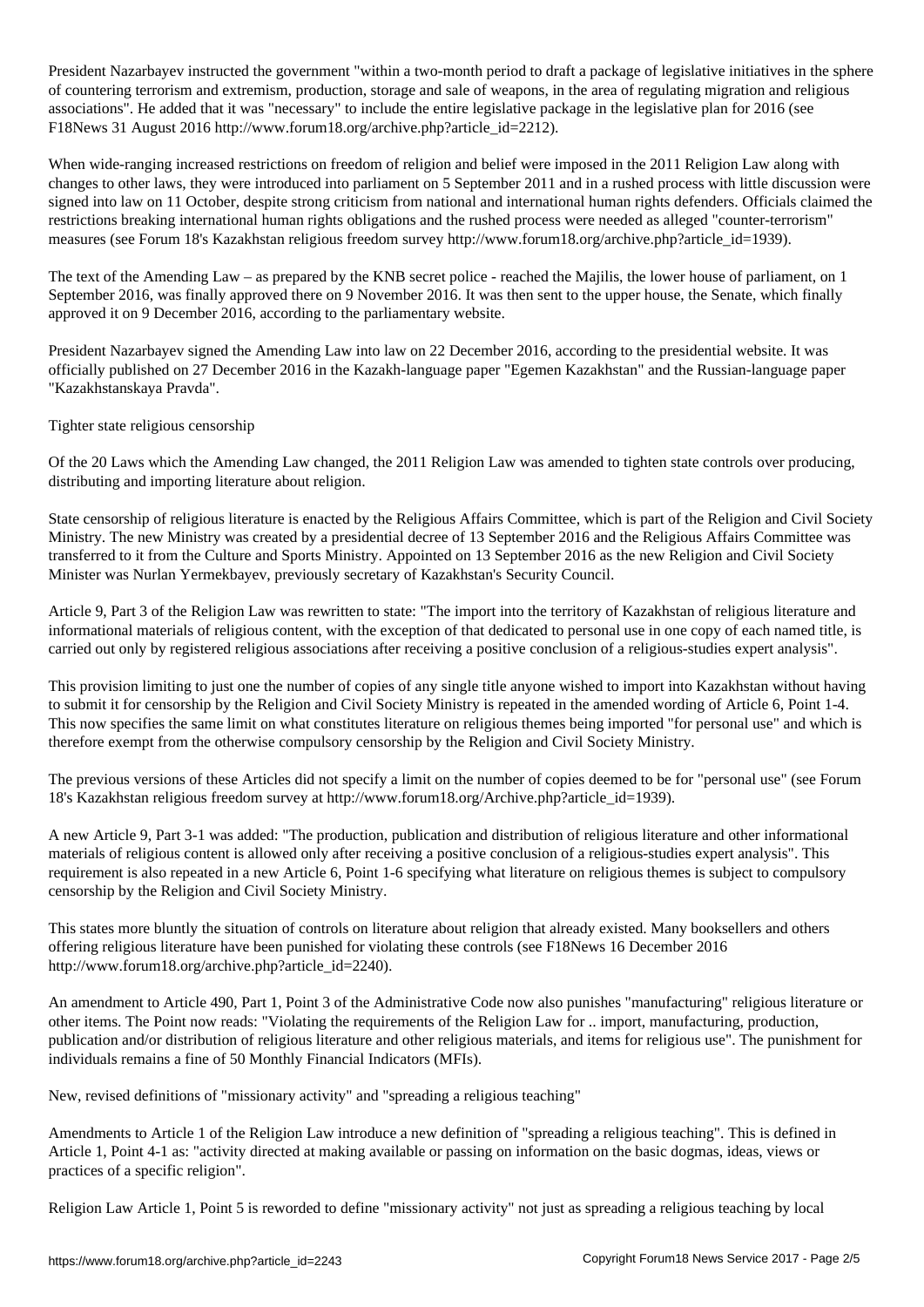During the parliamentary passage of the Amending Law a proposed provision to broaden punishments under Administrative Code Article 490, Part 3 to punish not "missionary activity" but the broader "spreading a religious teaching" was dropped.

The impact of these new definitions therefore remains unclear.

State control over foreign religious travel

Among the 20 Laws the new amendments amend is the 2011 Tourism Law. An additional Point 5 was added to Article 15, requiring that tour firms organising "religious tourism" do so under regulations to be drawn up by the Religion and Civil Society Ministry in agreement with the Investment and Development Ministry (the state oversight body over tourism).

An additional Point 2-1 to Article 1 defines "religious tourism" as "the form of tourism envisaging the conducting of a pilgrimage or rituals in a country (place) of temporary stay".

An official of the Investment and Development Ministry's Monitoring and Regulation of the Tourism Market Department told Forum 18 on 4 January from Astana that this definition appears to cover only "religious tourism" to foreign countries, not visits to other places within Kazakhstan.

This imposes state control over, for example, Muslims wanting to go on the haj or umra pilgrimages to Mecca or Russian Orthodox wanting to go on pilgrimage to a monastery in Russia. While the haj pilgrimage in particular might be easy for the state to control, it remains unclear how the state could control individuals or groups travelling abroad to visit holy sites.

This was one of the changes promised by Culture and Sport Minister Arystanbek Mukhamediuli in his remarks to a government meeting on 19 July 2016 (see F18News 22 July 2016 http://www.forum18.org/archive.php?article\_id=2201).

State controls already existed on sending people abroad for religious study. Under Article 27, Part 15 of the Licensing Law, religious organisations which send people abroad for study in religious educational institutions require a state licence (see Forum 18's Kazakhstan religious freedom survey http://www.forum18.org/archive.php?article\_id=1939).

Regulations on foreign "religious tourism" in preparation, secret police involvement

The official of the Monitoring and Regulation of the Tourism Market Department told Forum 18 that the Religion and Civil Society Ministry is preparing the regulations which will govern the activity of tourist firms offering "religious tourism". However, the Religion and Civil Society Ministry has not yet handed over any draft or adopted them yet. The official noted that not only the two Ministries but the KNB secret police will also be required to approve these regulations.

"The KNB is also involved in the issue of foreign religious tourism because it is connected with extremism and terrorism," the official added. "It is connected with the security of the state. The KNB will definitely be involved."

Asked why a visit by Muslims to a Muslim holy site abroad, a Russian Orthodox visit to a monastery in Russia or a visit by Hare Krishna devotees to a Krishna settlement in India was a state security issue, the official responded: "People travel abroad using all kinds of pretexts."

The director of one tour company which organises haj and umra pilgrimages told Forum 18 on 5 January that officials have already informed the company of the new controls. However, the director declined to discuss the details. The director added that the haj and the umra are already under the control of the state-backed Muslim Board, as well as state officials.

## Foreigners

An addition to Article 7 of the 2011 Migration Law, a new Part 6-1, bans foreign members of organisations banned in Kazakhstan from applying for legal residence. While many of the banned organisations are violent, one of them – the Muslim missionary movement Tabligh Jamaat – does not appear to have been involved in any violence or deprivation of the human rights of others.

Despite this, 46 alleged Tabligh Jamaat adherents (all of them Kazakh citizens) are known to have been given criminal convictions since December 2014. Of these, 32 were given prison terms while 14 were given restricted freedom sentences. These include five men sentenced in Almaty Region in December 2016 to up to three years' imprisonment (see F18News 9 January 2017 http://www.forum18.org/archive.php?article\_id=2245).

Revised wording of Article 28 of the Law on the Legal Status of Foreigners covers deportation of foreigners ordered by a court. This would therefore affect foreign citizens ordered deported in punishment for conducting "missionary activity" without personal registration as a "missionary" under Administrative Code Article 490, Part 3.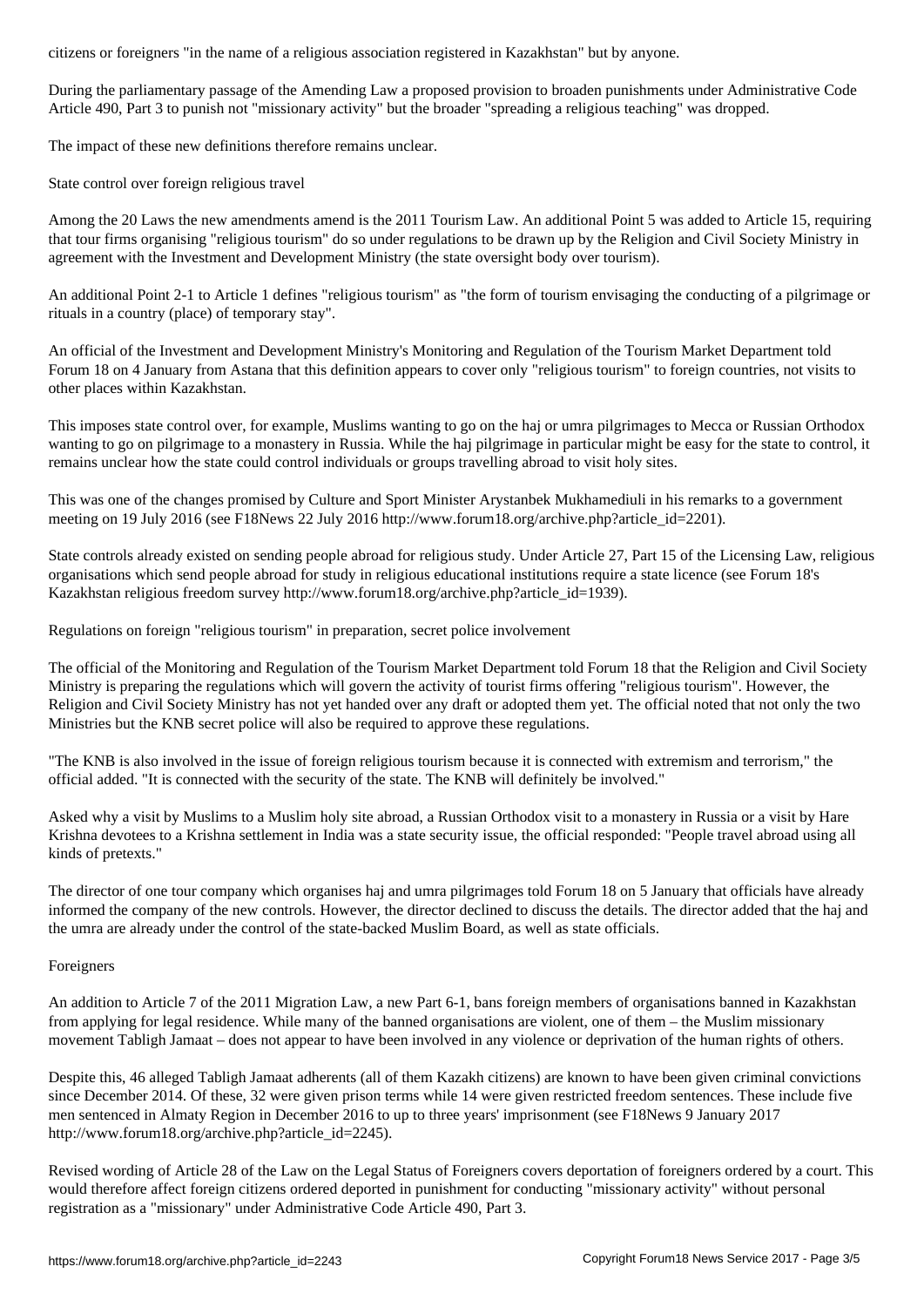The new wording of  $\mathcal{A}$  not individual ordered is not just to leave under the  $\mathcal{A}$ departure", but introduces the option of "enforced departure of the individual from the Republic of Kazakhstan". Presumably this might involve detention in a holding centre to enforce deportation, something available at present only for those who fail to leave Kazakhstan in the prescribed period.

Among those ordered deported for exercising the right to freedom of religion or belief are individuals who were legally resident in Kazakhstan, including one who is married to a Kazakh citizen (see F18News 12 August 2016 http://www.forum18.org/archive.php?article\_id=2207).

## OSCE recommendations ignored

The Organisation for Security and Co-operation in Europe (OSCE) called on Kazakhstan to remove legal provisions which enforce the compulsory prior religious censorship, including in the Amending Law. The call came in its Preliminary Opinion on the Draft Amendments to the Legal Framework on Countering Extremism and Terrorism, issued on 6 October 2016 while Parliament was considering the Law (http://legislationline.org/download/action/download/id/6423/file/296\_TERR-KAZ\_6Oct2016\_en.pdf).

The OSCE Preliminary Opinion points out that "it is generally questionable whether a state body is able to or should be involved in assessing any material with religious content". And it adds: "The rights to freedom of religion or belief, and to freedom of expression exclude any discretion on the part of the State to determine whether religious beliefs or the means used to express such beliefs, including religious literature or any other materials containing so-called 'religious content', are legitimate."

The OSCE described the state religious censorship as "a system of authorization which appears to be an excessive, disproportionate and unnecessary limitation to the right to acquire, possess, use, produce, import and disseminate religious publications and materials, which is an integral component of the right to freedom of religion or belief".

The OSCE Preliminary Opinion called on Kazakhstan to delete proposed amendments to Article 9, Parts 3 and 3-1, of the Religion Law and Article 490, Part 3 of the Administrative Code, "thereby removing the requirement of obtaining an 'expert opinion' prior to the use of religious material or literature and excluding administrative liability for failure to do so".

To implement this recommendation, provisions in the existing Religion Law and Administrative Code enacting such religious censorship would also have needed to be amended (see F18News 17 October 2016 http://www.forum18.org/archive.php?article\_id=2225).

The OSCE Preliminary Opinion also called on the drafters of the Amending Law to "reconsider" the introduction of measures imposing state controls on those who organise "religious tourism". It pointed out that imposing such controls "has the potential to unduly restrict the freedom of everyone to leave any country, including his/her own" and to maintain communication between believers, including through travel.

While some of the provisions of the Amending Law were changed during its passage through parliament, almost all the new restrictions on the exercise of freedom of religion or belief were adopted, either with the same wording as in the July 2016 draft text or with different wording in different Articles of a Law.

Kazakhstan's authorities ignored the OSCE recommendations for a wider abolition of restrictions on exercising freedom of religion or belief.

New anti-"religious extremism" campaign

The government is preparing a State Programme to Counter Religious Extremism and Terrorism in the Republic of Kazakhstan for 2017-2020. Prime Minister Bakytzhan Sagintayev discussed the proposed plan at a 29 November 2016 meeting attended by parliamentary deputies, leaders of the KNB secret police and other state bodies, according to the Prime Minister's website.

A draft decree on the KNB secret police website – to be signed by the Prime Minister – indicates that the working group to prepare the new State Programme includes officials from the KNB itself, the General Prosecutor's Office, and the KNB's Anti-Terrorist Centre, as well as numerous ministries, including the Religion and Civil Society Ministry.

The previous State Programme to Counter Religious Extremism and Terrorism for 2013-2017, approved in September 2013, promoted increased government restrictions on freedom of religion and belief. It justified these by claiming they were to tackle alleged "religious extremism" and terrorism (see F18News 6 May 2013 http://www.forum18.org/archive.php?article\_id=1831).

"The widespread distribution of religious literature and other informational materials of dubious content create certain conditions for spreading religious extremist ideology," the State Programme to Counter Religious Extremism and Terrorism for 2013-2017 claimed. "Alongside this, the functioning of places of worship (premises) without consideration of the practical demand for them and